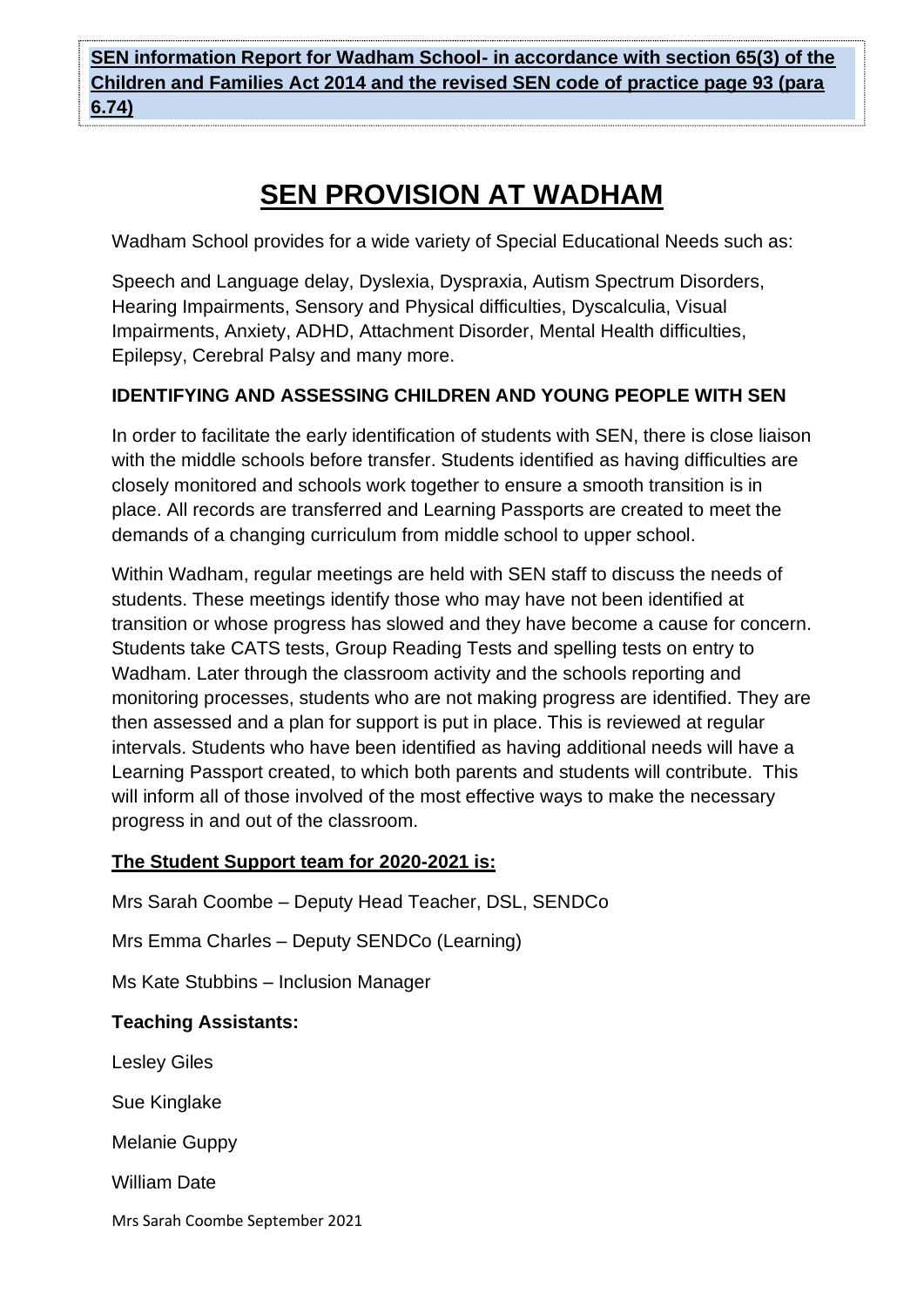Nicky Brown Kathy Hayden Rebecca Curtis Emma Bale Amy Gray **Student Support:** Jo Taylor

Dee Martin

#### **THE CONSULTATION OF PARENTS**

There are five points in the school year where parents will have the opportunity to meet with SEN staff to discuss their child's progress. Parents will be contacted in advance with times and dates and wherever possible we will endeavour to accommodate any changes to dates and times due to work commitments etc.

#### **THE CONSULTATION OF LEARNERS**

Again, we will meet regularly with the young people. Every time we review progress we will consult with the young person to take their views into account.

#### **TRANSITION**

| <b>Transition to Wadham</b>                                                                                       | <b>Transition from Wadham</b>                            |
|-------------------------------------------------------------------------------------------------------------------|----------------------------------------------------------|
| Attending meetings for young<br>people with SEN or Additional                                                     | College visits.                                          |
| Needs.                                                                                                            | <b>Mock interviews.</b><br>$\bullet$                     |
| Visiting key young people in<br>middle schools.                                                                   | <b>Work Experience.</b>                                  |
|                                                                                                                   | <b>Transition Panel.</b><br>$\bullet$                    |
| Whole school transition plan in<br>$\bullet$<br>place, overseen by Director of<br>Learning Key Stage 3 and SENCo. | <b>Targeted PSHE and Tutorial</b><br>programmes.         |
| <b>Reading and spelling</b><br>assessments.                                                                       | Outside agency support for key<br>$\bullet$<br>students. |
| Induction days/evenings.<br>$\bullet$                                                                             | <b>Careers meetings.</b>                                 |
| Additional visits for students with<br>specific needs.                                                            | Support with college interviews.                         |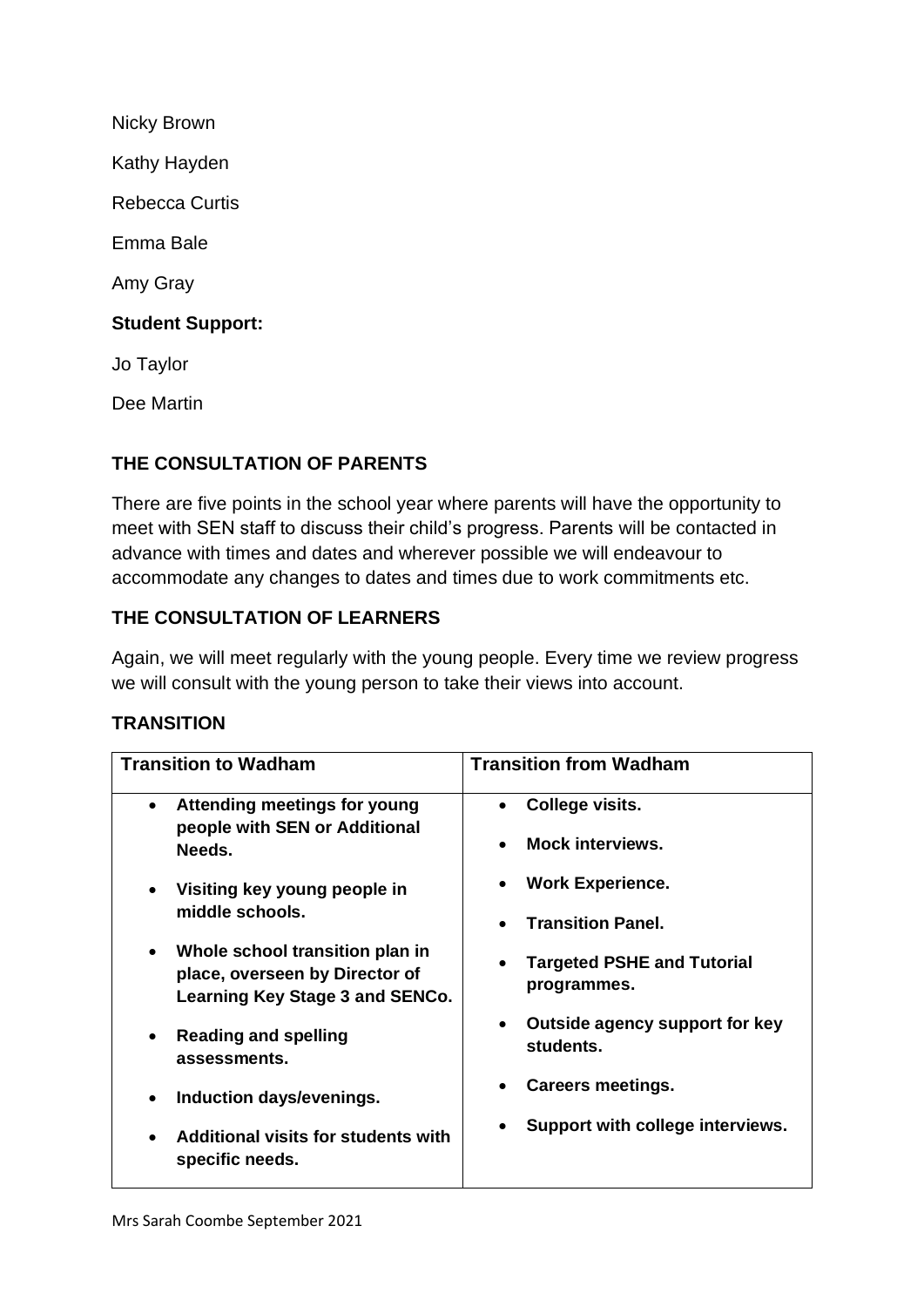# **HOW STUDENTS ACCESS LEARNING AT WADHAM**

#### **WAVE 1**

**High Quality Teaching for all students**

Ensures that…

- Every teacher has the highest possible expectations for every individual student.
- Every teacher will differentiate learning to enable all students to make progress and reach their full potential.
- In class support is used effectively

#### **WAVE 2 Small group learning Personalised programmes**

- Involves specialist programmes
- Can involve outside agencies

#### **WAVE 3 1:1 learning Specialist provision**

- Wave 3 provisions learning and Social, Mental and Emotional (1:1)
- Alternative Provision including timetable adaptions, off site provision.

At Wadham we aim:

- To provide students with access to all areas of the National Curriculum
- To provide alternative paths to learning where appropriate
- To provide appropriate support and resources
- To provide a wheelchair-friendly environment.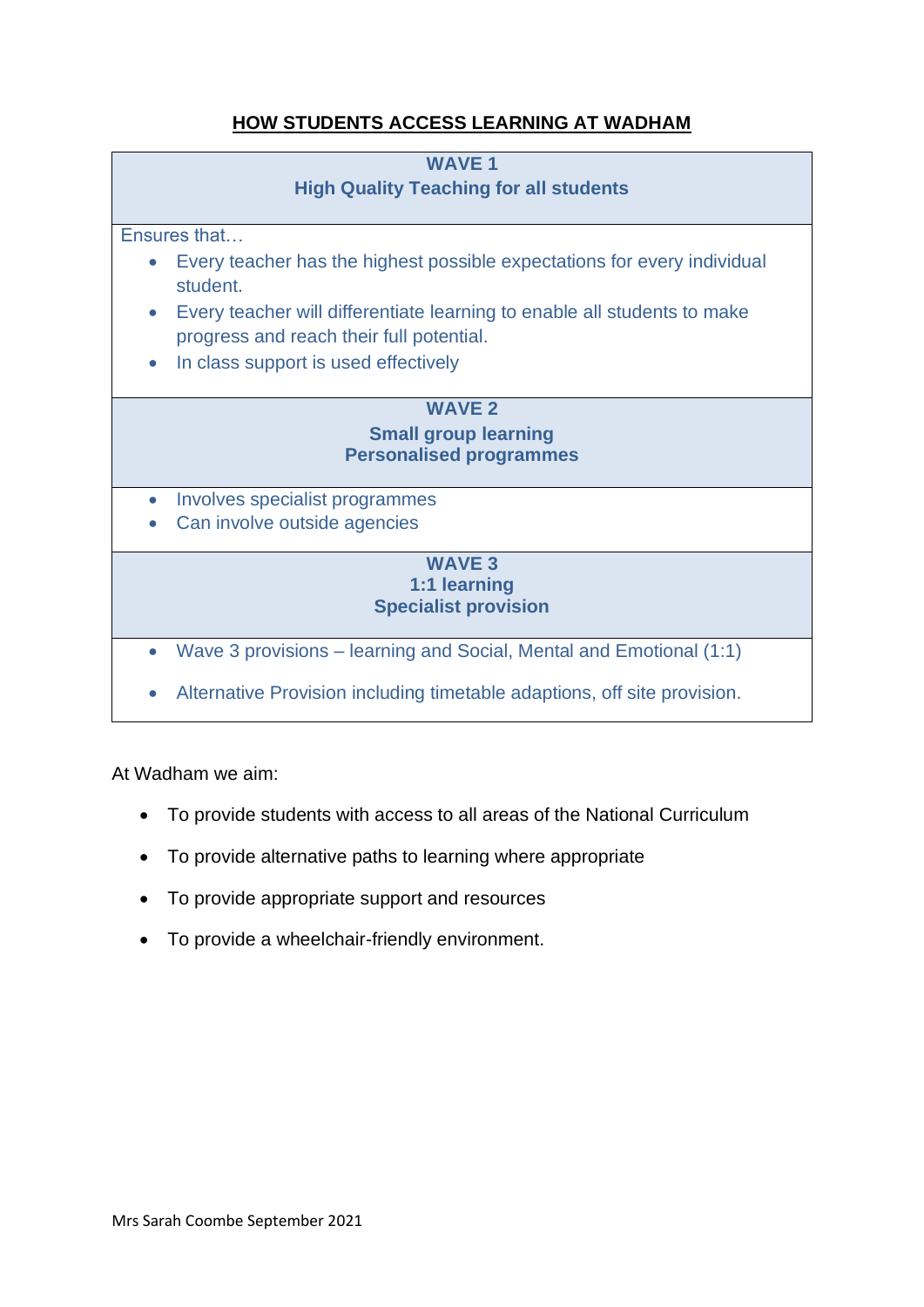#### **SMEH SUPPORT**

#### **Student Support**

Student Support is Wadham's Access and Inclusion area. Staff from the Student Support team are based here. As well as learning interventions, this area also provides crisis support and very short term provision for SMEH difficulties.

#### **The Bridge**

The Bridge is Wadham's Learning Support Unit. The aim of the Bridge is to help meet the needs of students who face challenges to their learning. We support students to enable them to access all aspects of education. We work with students to help them realise their potential and develop independence.

The school's tutorial and PSHE programme supports social and emotional awareness and development.

### **OUTSIDE AGENCIES AND PROFESSIONALS**

Wadham School has a positive working relationship with a variety of external organisations and professionals, should your child's needs require further expert involvement

Links with common Outside Agencies:

- EP Educational Psychologist
- LSS Learning Support Service
- CAMHS Child and Adolescent Mental Health Service
- ESO Education Safeguarding Officer
- PIMS Physical Impairment Service
- Hearing Support Advisor
- SENATAS IT support
- Integrated Services OT, Physiotherapy and Speech and Language
- PFSA Parent and Family Support Adviser
- YOT Youth Offending Team
- SSPS South Somerset Partnership Schools
- ASD Autistic Spectrum/Language & Communication Team
- School Nurse/Health Visitors